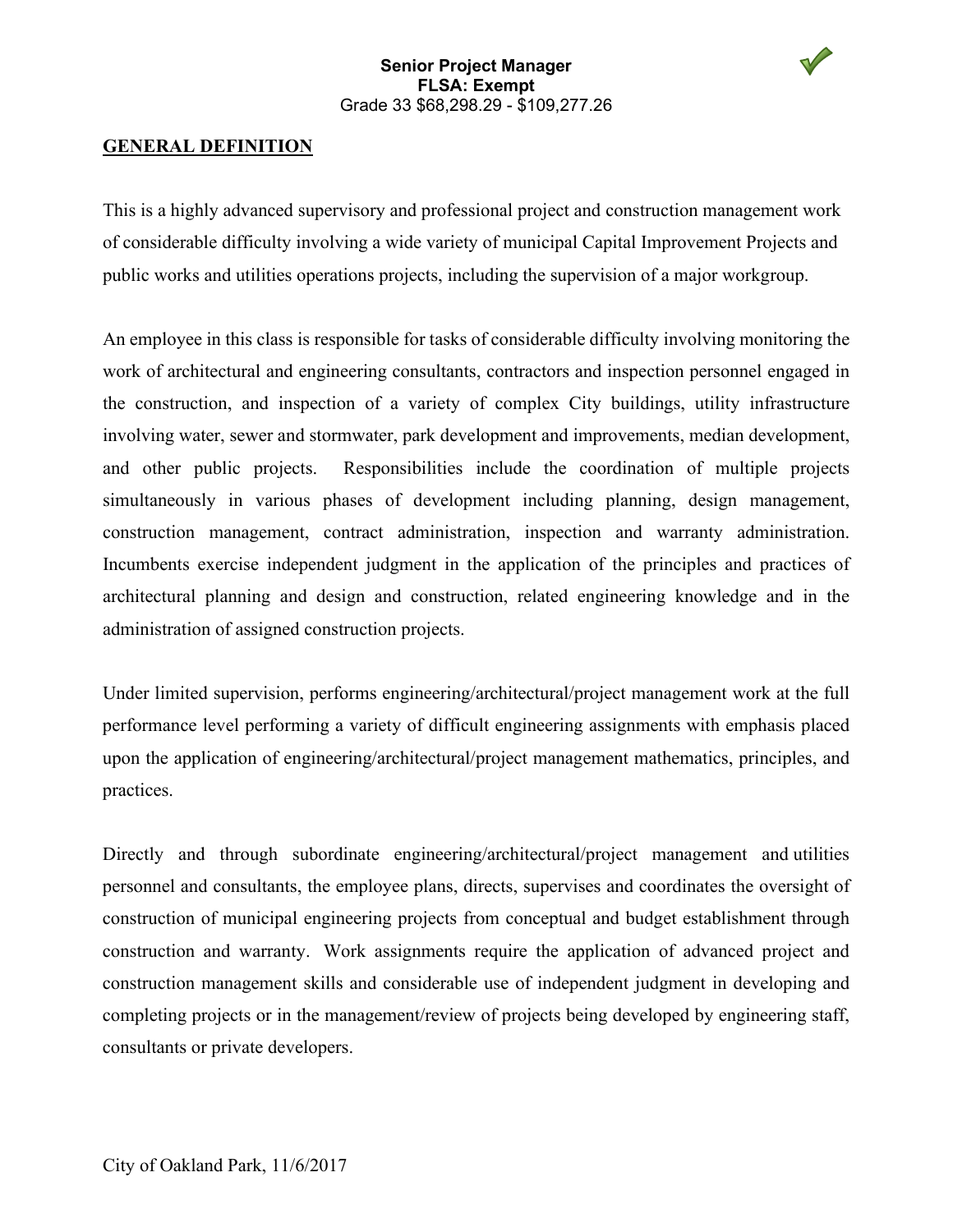Under direction, the employee performs complex assignments requiring extensive initiative and independent judgment in assuring that activities meet high standards of service and are performed with maximum effective use of resources; and that planning and activities are accomplished in accordance with appropriate technical standards and are consistent with City policy directives. Work is reviewed by the Assistant Director or Director via conferences with the employee, through the study of reports submitted, by direct observation and by the degree of achievement of established goals, objectives, timeliness of project completion and work plans.

# **ESSENTIAL JOB DUTIES**

The list of duties and functions, as outlined herein, is intended to be representative of the type of tasks performed within this classification. They are not listed in any order of importance. The omission of an essential function does not preclude management from assigning duties not listed herein if such functions are a logical assignment to the position.

- Responsible for the management, oversight, and day-to-day operations of the Engineering Division.
- Prepares proposed and final budgets and reports for the Division for presentation to budget committees, the City Manager, and the City Commission.
- Responsibilities require knowledge of the operation of the City governmental system and its financial structure.
- Manages and monitors the schedules, assignments, and supervision of construction projects from planning/design through completion of the construction warranty period.
- Manages the development and construction review of major and complex projects. Manages and monitors the City's capital improvement projects, utility distribution projects, and utility plant expansion projects.
- Manages technical staff in the analysis and review of construction projects and prepares recommendations for consideration for senior management staff.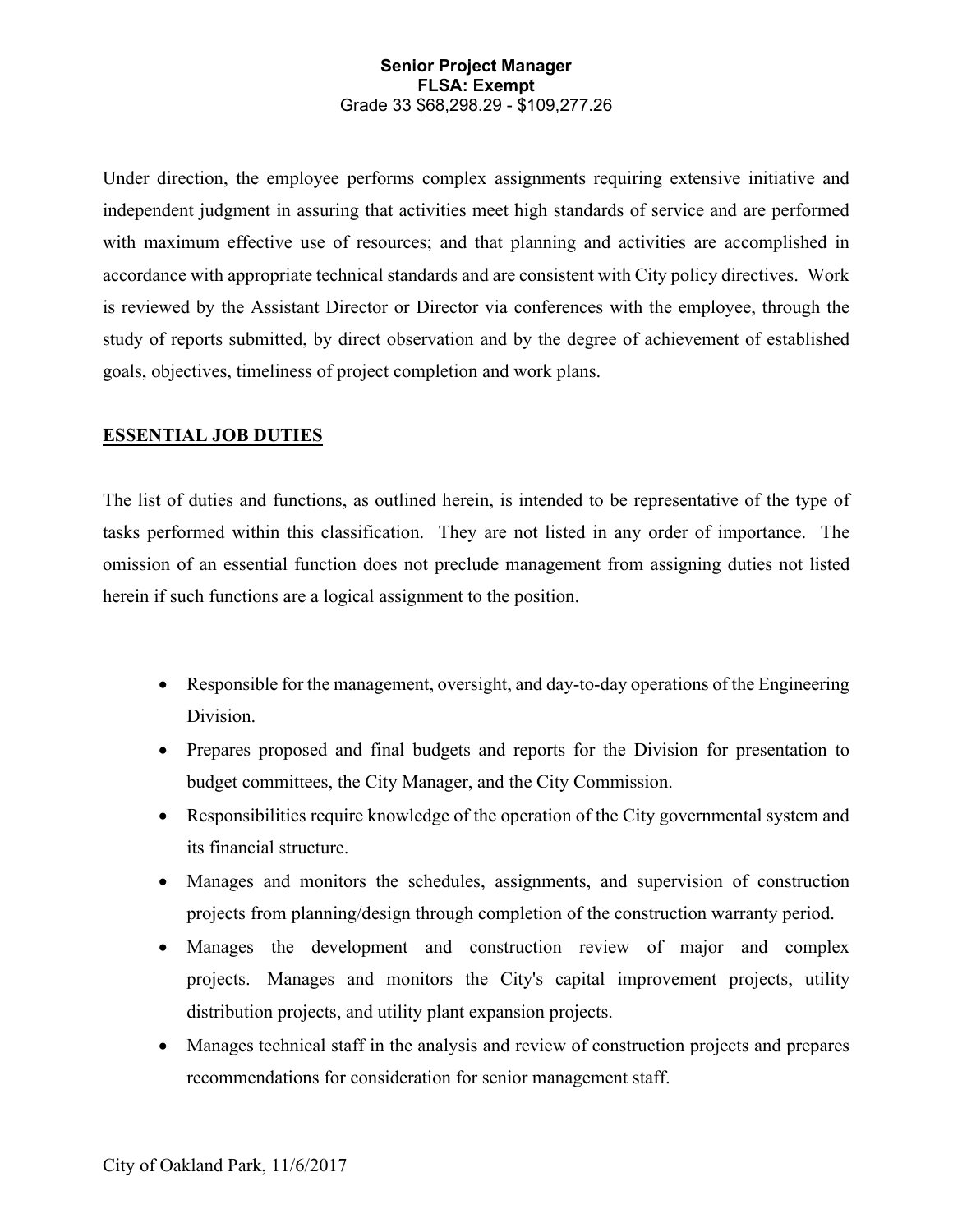- Manages and directs consulting engineering firms doing contractual work for the City.
- Consults with the Director on problems of design, construction or maintenance of municipal public facilities; prepares reports and makes recommendations relating to the conduct of project and construction activities.
- Reviews all development projects for compliance with all applicable City Codes with respect to Engineering issues; develops methods, systems, and processes for administration of various aspects of development review by Engineering & Construction Management Department; creates reports that identify status of development projects for presentation to various groups; develops all agenda items necessary for administration of Development projects; inspects and supervises inspection of construction of public and private development improvements for adherence to City Codes and regulations; coordinates and ensures appropriate permitting by outside agencies for all public and private development projects as required; develops or assists in development of standard drawings and general notes to be included in all construction projects; participates in and administers the engineering aspect of the building permit process; reviews all plats for conformity with all codes and regulations and ensures recording of all right of way and easement documents with the County.
- Investigates the feasibility and cost of proposed projects; prepares estimates of the cost and quantity of materials and equipment as well as labor costs; prepares specifications and contract documents; makes engineering calculations necessary to complete designs, specifications, cost and materials estimates, and other engineering features; determines the most practical, economic and feasible materials required to complete specific projects. Acquires permits from all applicable agencies where required.
- Inspects construction, alteration or maintenance projects for conformance to plans and specifications as part of the completion of design projects; interprets plans and specifications to the contractor; gathers data for the preparation of cost estimates; computes work progress for partial payments to contractors; confers with design engineers, consultants and contractors on design changes to resolve field problems; recommends major design changes to supervisor.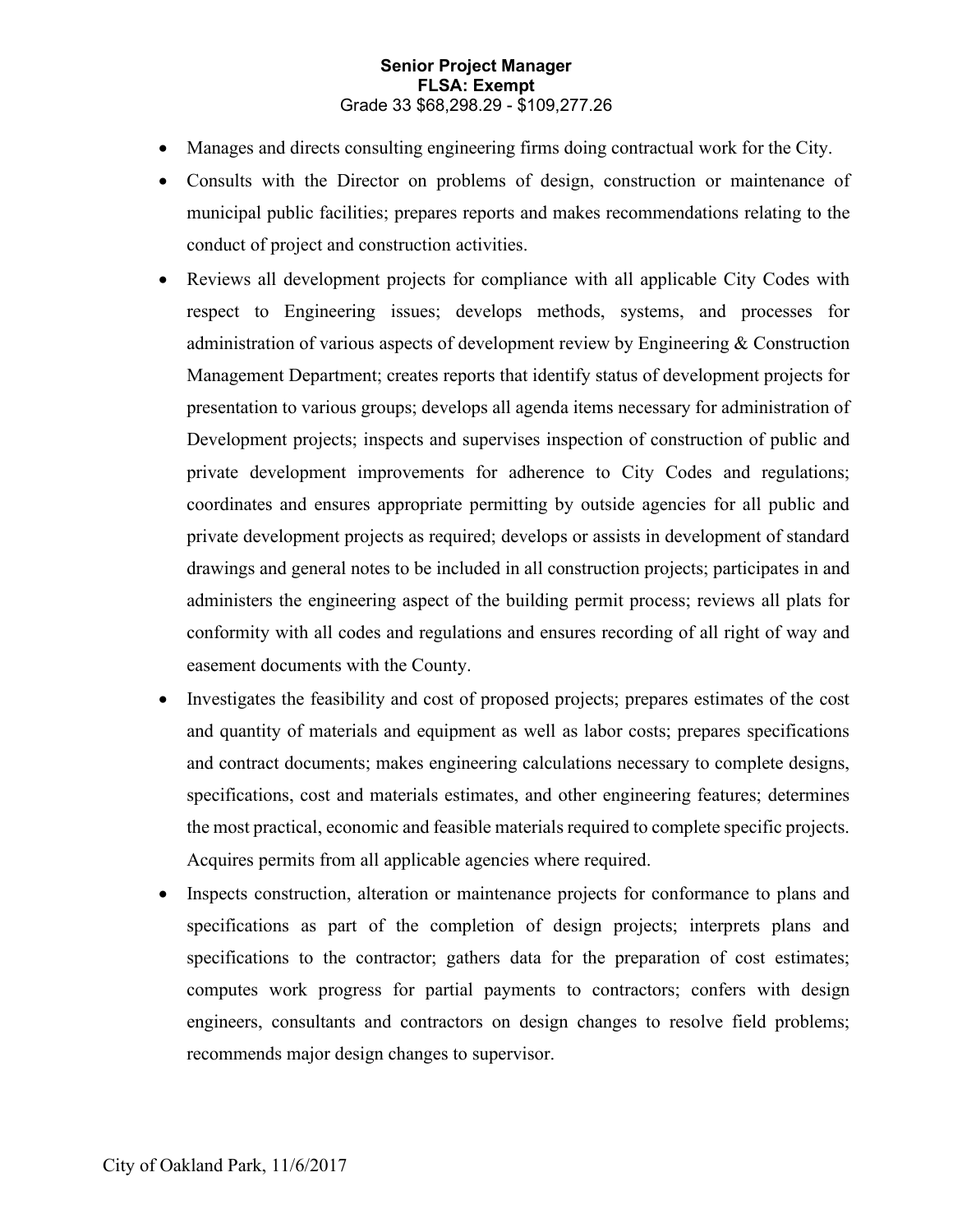- Reviews plans and specifications prepared by consulting architects and engineers to determine accuracy and completeness of plans, and for compliance with sound engineering practices; confers with architects and engineers in explaining and interpreting design, and contract requirements; reviews and recommends change of orders for additions to, or deletions from approved drawings and specifications.
- Develops specifications for Request for Proposal and bid documents; coordinates bid advertisements, preparation, and distribution of plans and specifications, hold pre-bid and pre-construction conferences, evaluates bids and prepares agenda items for award of contracts; recommends contract awards, negotiates contract provisions under the general guidance and direction of the Director, and coordinates, reviews and approves contractor's performance.
- Receives, reviews and/or submits various records and reports including engineering plans and specifications, technical reports, bonds, insurance documents, soils reports, utility tests, permits and applications, purchase requisitions, performance appraisals, correspondence, progress, punch-list items, etc.
- Manages several projects simultaneously in various phases of development including planning, design, building a start-up, construction management, inspection and warranty administration including recommendations for approval/disapproval of pay requests, change orders, etc.
- Attends and writes reports of meetings; maintains comprehensive project documentation; schedules and conducts meetings with consultants, contractors, and sub-contractors. Prepares a variety of correspondence to contractors, consulting engineers and architects, governmental agencies and organizations and others regarding the interpretation of specifications, policy determination, approval of materials and equipment, and workmanship standards.
- Receives, reviews, prepares and/or submits various records and reports including purchase requisitions, budget documents, activity, and technical reports, invoices, correspondence, grant applications, graphs, and charts, etc.
- Operates a variety of equipment such as calculator, computer, telephone, vehicle, computer-aided drafting and survey equipment, and two-way radio.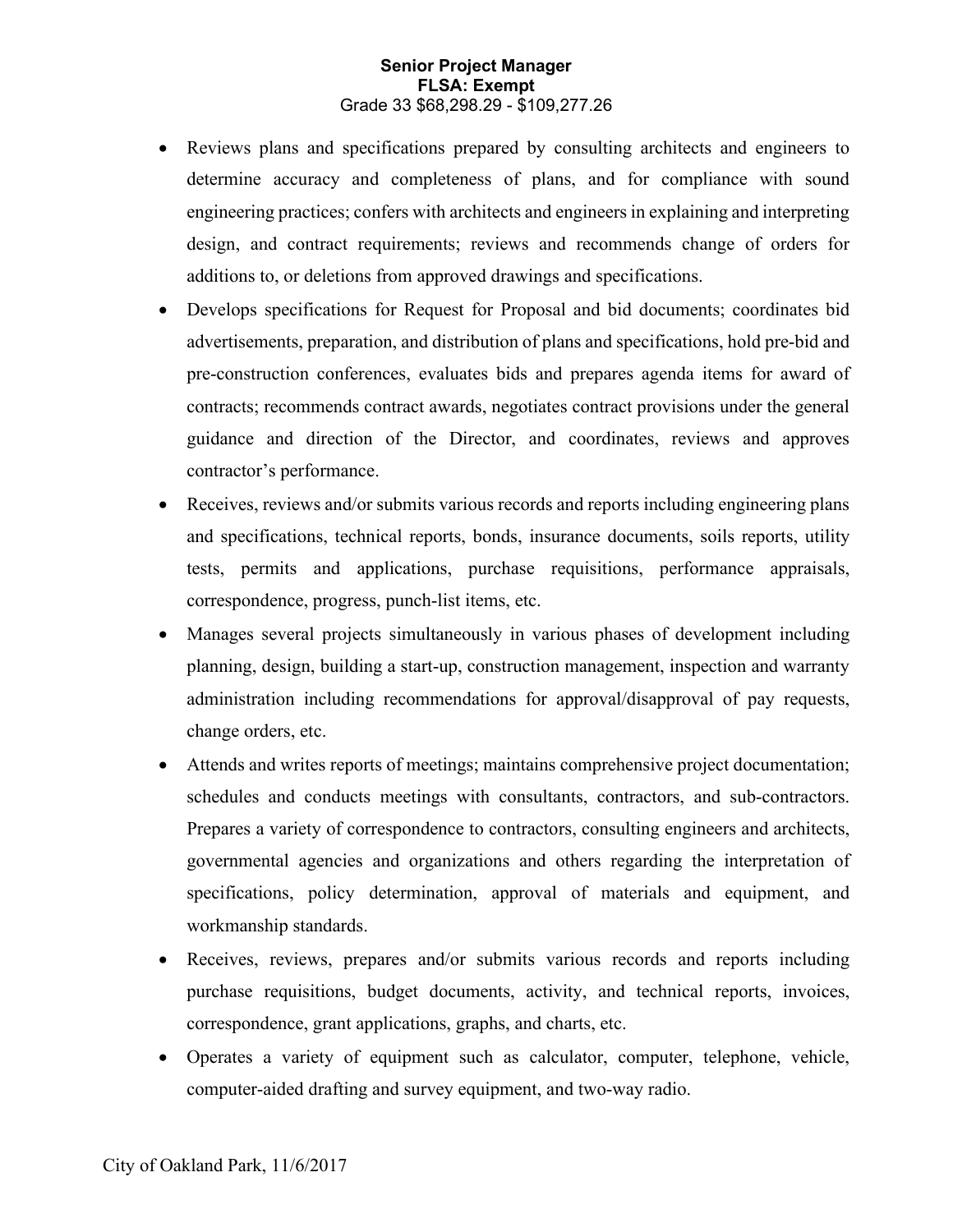- Interacts and communicates with various groups and individuals such as Public Works personnel, City department heads and employees, regulatory agencies, community groups, and the public when required.
- Answers complaints by citizens pertaining to damage, inconvenience or nuisance created by construction work and attends community meetings.
- Prepares agenda items and other written reports as required.

# **KNOWLEDGE, SKILLS & ABILITIES**

- Extensive knowledge of the modern principles and practices of project and construction management, particularly as applied to the construction and maintenance of municipal public works projects, utility distribution projects, and utility plant projects.
- Extensive knowledge of the principles of supervision, organization and financial administration in the operation of a construction management division.
- Considerable knowledge of modern developments, current literature and sources of information regarding the design and construction of public works and utilities systems.
- Considerable knowledge of the principles of professional construction management ethics.
- Extensive knowledge of building materials, sustainable design, and green material and products.
- Extensive knowledge of scheduling software, scheduling techniques, development of project schedule specifications, reviewing scheduling submittals, evaluation of critical path and schedule logic, applying earned value to schedule, and reporting and dissemination of various scheduling reports.
- Considerable knowledge of construction industry standards and techniques for trenching, underground construction, directional drilling, pipelining, multi-story construction, safety, concrete repairs, coating, and marine construction.
- Extensive knowledge about modern project management techniques such as, cost estimating, scheduling, earned value analysis, value engineering, developing project management plan, and work breakdown structure (WBS).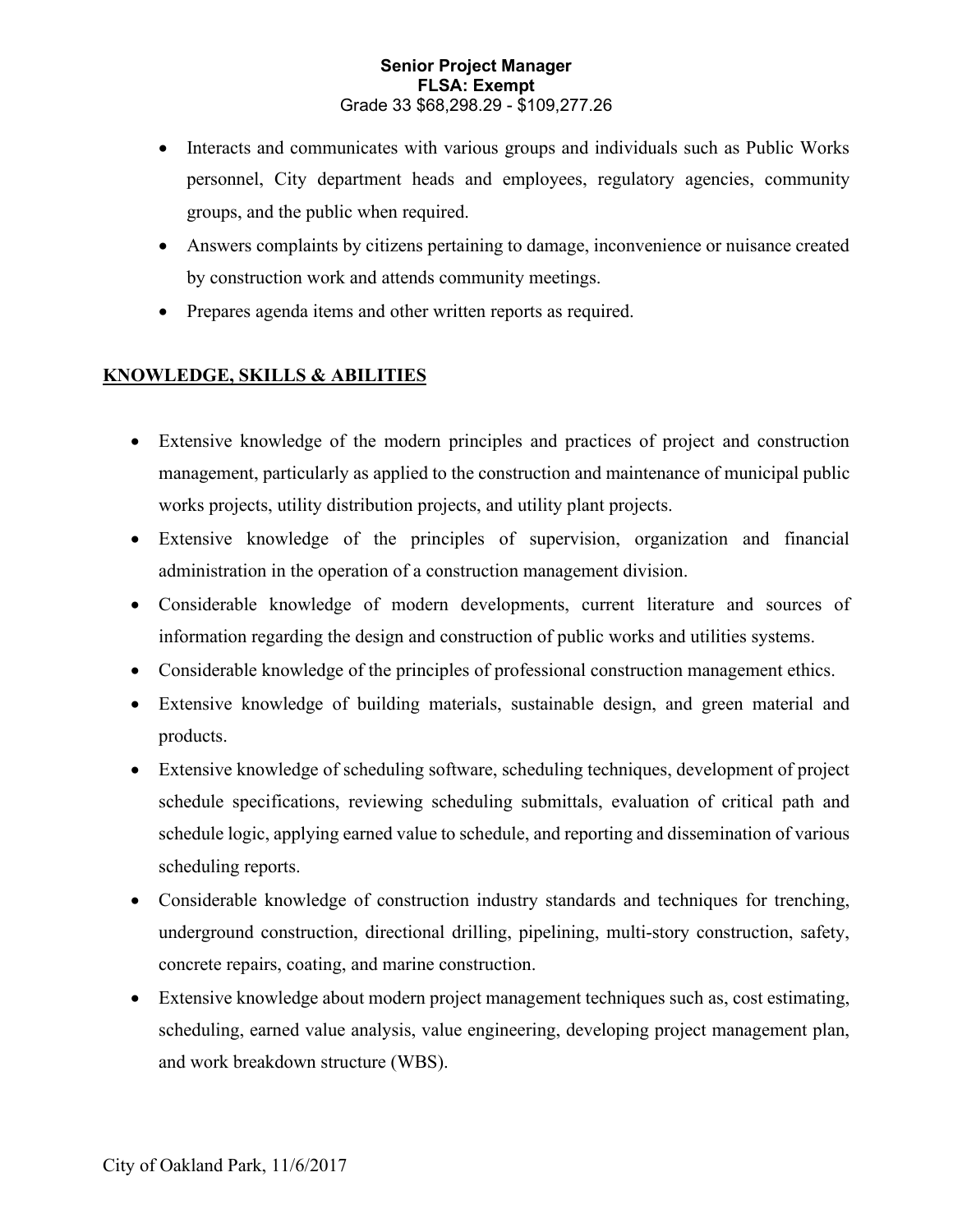- Considerable knowledge about construction claims, dispute resolution, and negotiation of changes.
- Considerable knowledge of local, state and federal laws, regulations and codes governing municipal public works, utility system construction, and utility plant construction.
- Considerable knowledge and ability to perform constructability review and value engineering of Public Works and Utilities projects.
- Ability to perform Quality Assurance/Quality Control throughout the project phases.
- Ability to analyze project and construction data and to present findings and recommendations effectively, both orally and in writing.
- Ability to plan and forecast the distribution of resources and the workload, in order to prepare for construction of highways, bridges, water, wastewater, pipelines, pump stations, streets, public utilities, and major structural projects.
- Ability to plan, schedule, coordinate and review the work of professional, technical and clerical staff.
- Ability to negotiate complex contractual relationships with consultants and contractors.
- Ability to establish and maintain effective working relationships with City officials, other City employees, contractors, engineering consultants, private developers, engineers, architects, and the general public.
- Ability to give reliable advice on difficult project management and construction problems.
- Strong ability to inspect complex projects under construction for conformance to contract documents.
- Ability to interpret pertinent laws and regulations and enforce compliance with designs and construction schedules.
- Ability to establish and maintain effective working relationships with consultants, contractors, supervisors and departmental officials.
- Ability to conduct meetings with consultants, contractors' representatives of user agencies.
- Ability to express ideas clearly and concisely, verbally and in writing.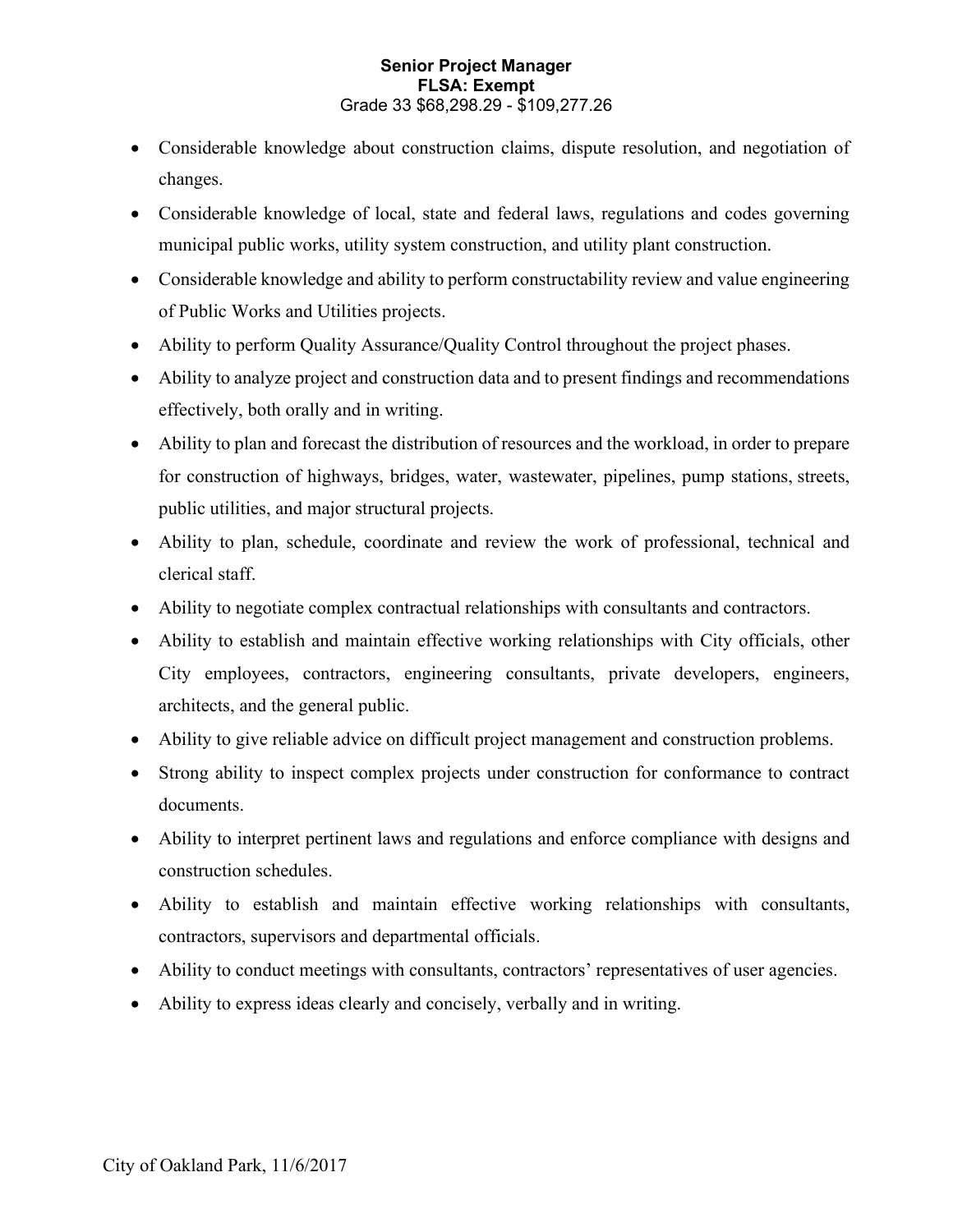## **MINIMUM ACCEPTABLE EDUCATION, TRAINING & EXPERIENCE**

- 1. Graduation from an accredited college or university with a Bachelor's Degree in Engineering, Architecture, Construction Management, Project Management, or other appropriate technical field.
- 2. Have at least five (5) years responsible post-graduate experience in one or more of the following areas: planning, design and construction of public works projects; planning, design and construction of utility projects; planning, design and construction of private development projects; or other closely related project or construction experience, with demonstration of increased levels of responsibility
- 3. Experience working on government construction projects*.*
- 4. Possess a current License as a registered Professional Engineer, Architect or as a General Contractor by the State of Florida.
- 5. Must possess a valid State of Florida driver's license.
- 6. Certification as a Project Management Professional (PMP) is preferred.

# **PHYSICAL REQUIREMENTS**

The City of Oakland Park is an Equal Opportunity Employer. In compliance with the Americans with Disabilities Act (42 U.S. C. 12101 et. seq.), the City of Oakland Park will provide reasonable accommodations to qualified individuals with disabilities and encourages both prospective and current employees to discuss potential accommodations with the employer. The physical demands